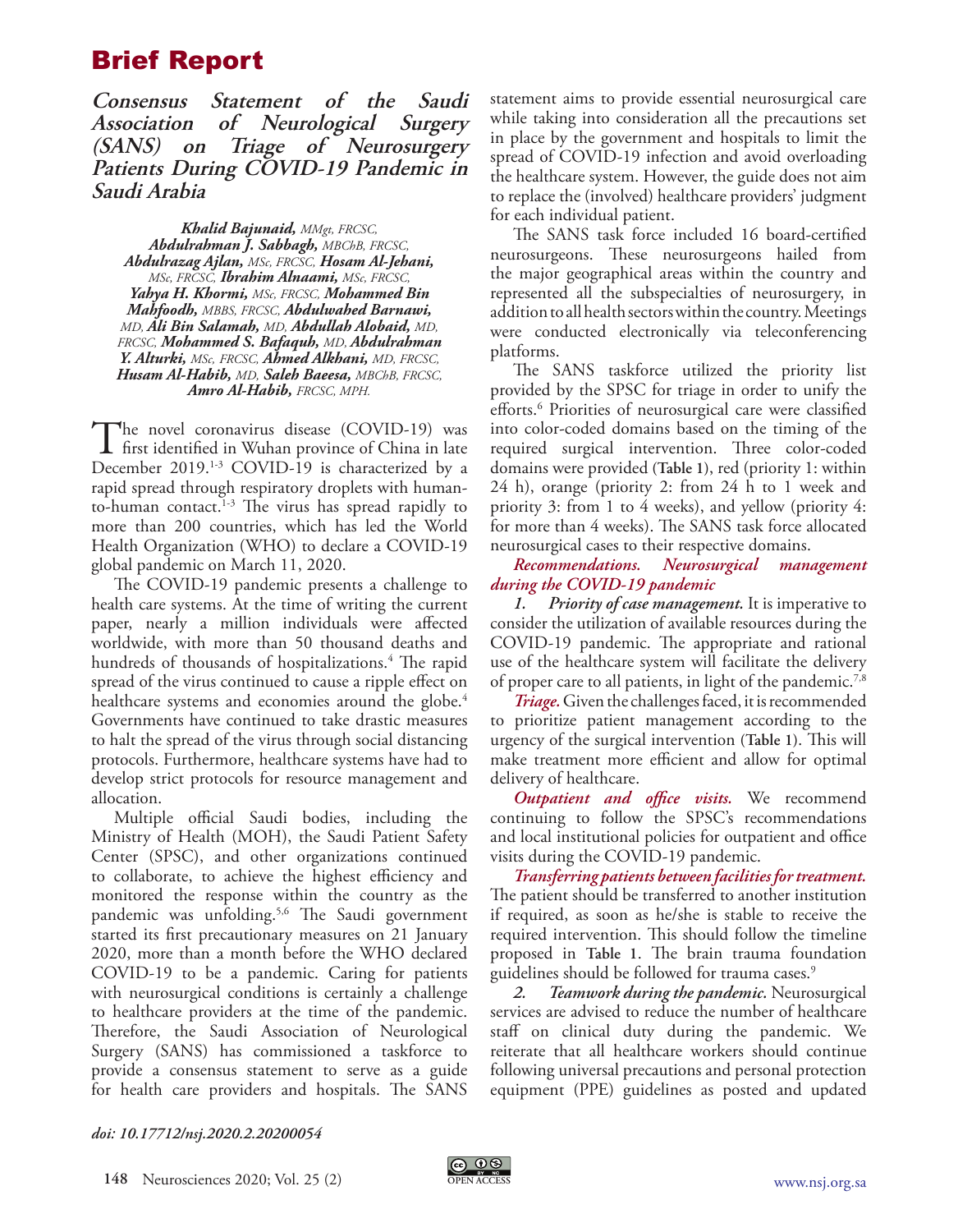|  | Table 1 - Prioritization of neurosurgical cases based on color domains and priority categories *Patients must be treated as soon as possible, **Patients can |
|--|--------------------------------------------------------------------------------------------------------------------------------------------------------------|
|  | be treated up to/within 48 h                                                                                                                                 |

| Priority                                                     | Definition                                                                                                                                                                      | Procedure                                                                                                                                                                                                                                                                                             |
|--------------------------------------------------------------|---------------------------------------------------------------------------------------------------------------------------------------------------------------------------------|-------------------------------------------------------------------------------------------------------------------------------------------------------------------------------------------------------------------------------------------------------------------------------------------------------|
| <b>Priority 1</b><br>(immediate or within<br>24 <sub>h</sub> | Immediate: Acute life-<br>threatening condition that<br>needs immediate attention*<br>Within 24 h: Loss of life<br>or significant function that<br>can be saved by intervention | Trauma:<br>•Acute TBI with EDH or SDH requiring surgery<br>• Elevated ICP that cannot be controlled by medical/critical care<br>•Insertion of an EVD or ICP monitoring for patients with severe injuries<br>•Chronic SDH associated with neurological deficits<br>•Open depressed skull fracture      |
|                                                              | within 24 h                                                                                                                                                                     | Spine:<br>• Acute progressive neurologic deficits caused by trauma, tumor, infection, and other<br>compressive pathologies interfering with the ability to perform activities of daily living                                                                                                         |
|                                                              |                                                                                                                                                                                 | Oncology:                                                                                                                                                                                                                                                                                             |
|                                                              |                                                                                                                                                                                 | •All intracranial tumours affecting consciousness or causing hemodynamic instability<br>due to increased intracranial pressure, hydrocephalus, or herniation *<br>•Tumors causing acute vision loss caused due to optic nerve/chiasm compression                                                      |
|                                                              |                                                                                                                                                                                 | Vascular:<br>• Acute stroke thrombectomy*<br>•Coiling or clipping of a ruptured saccular aneurysm with subarachnoid hemorrhage<br>•Craniotomy or embolization of a ruptured AVM with pre-nidal/nidal aneurysms<br>•Decompressive craniectomy or hematoma evacuation*                                  |
|                                                              |                                                                                                                                                                                 | Pediatrics:<br>•Patients with acute high ICP caused by hydrocephalus or mass effect<br>•Shunt malfunction/infection<br>*Open neural tube defect (encephalocele, myelomeningocele) **                                                                                                                  |
|                                                              |                                                                                                                                                                                 | Infections:<br>•Symptomatic intracranial or implant infections                                                                                                                                                                                                                                        |
|                                                              |                                                                                                                                                                                 | Functional and epilepsy:<br>•Implant replacement [intrathecal baclofen pump (ITP), vagal nerve stimulation<br>(VNS) and implanted pulse generator (IPG)] due to malfunction, infection, or non-<br>functioning devices, when associated with symptoms or signs of therapy/medications'<br>debridement |
|                                                              |                                                                                                                                                                                 | Peripheral nerve:<br>•Nerve repair for open sharp cut (clean) nerve injuries<br>•Debridement and nerve tagging for open contaminated nerve injuries                                                                                                                                                   |
| <b>Priority 2</b><br>(within 1 week)                         | Life or significant functional<br>loss that can be saved by<br>intervention within 1 week.                                                                                      | Spine:<br>·Subacute progressive neurologic deficit (developed over few weeks) due to<br>degeneration, trauma, or tumors<br>• Spinal instability without neurologic deficit due to trauma, tumor, or infection<br>•Suspected cancer or infection that needs biopsy or resection                        |
|                                                              |                                                                                                                                                                                 | Oncology:<br>·High grade primary brain tumors<br>. Resection or biopsy for metastatic brain lesions<br>•All intracranial brain tumors causing acute or subacute progressive neurological<br>deficits and/or aggressive radiological features                                                          |
|                                                              |                                                                                                                                                                                 | Vascular:<br>•Complex ruptured intracranial aneurysm requiring special preparation or equipment                                                                                                                                                                                                       |
|                                                              |                                                                                                                                                                                 | Functional and epilepsy surgery:<br>•Hardware replacement (ITP, VNS, and IPG) due to infection or malfunctioning<br>or non-functioning devices, not associated with symptoms or signs of therapy or<br>medications' debridement                                                                       |
|                                                              |                                                                                                                                                                                 | Peripheral nerve surgery:<br>•Malignant peripheral nerve sheet tumor                                                                                                                                                                                                                                  |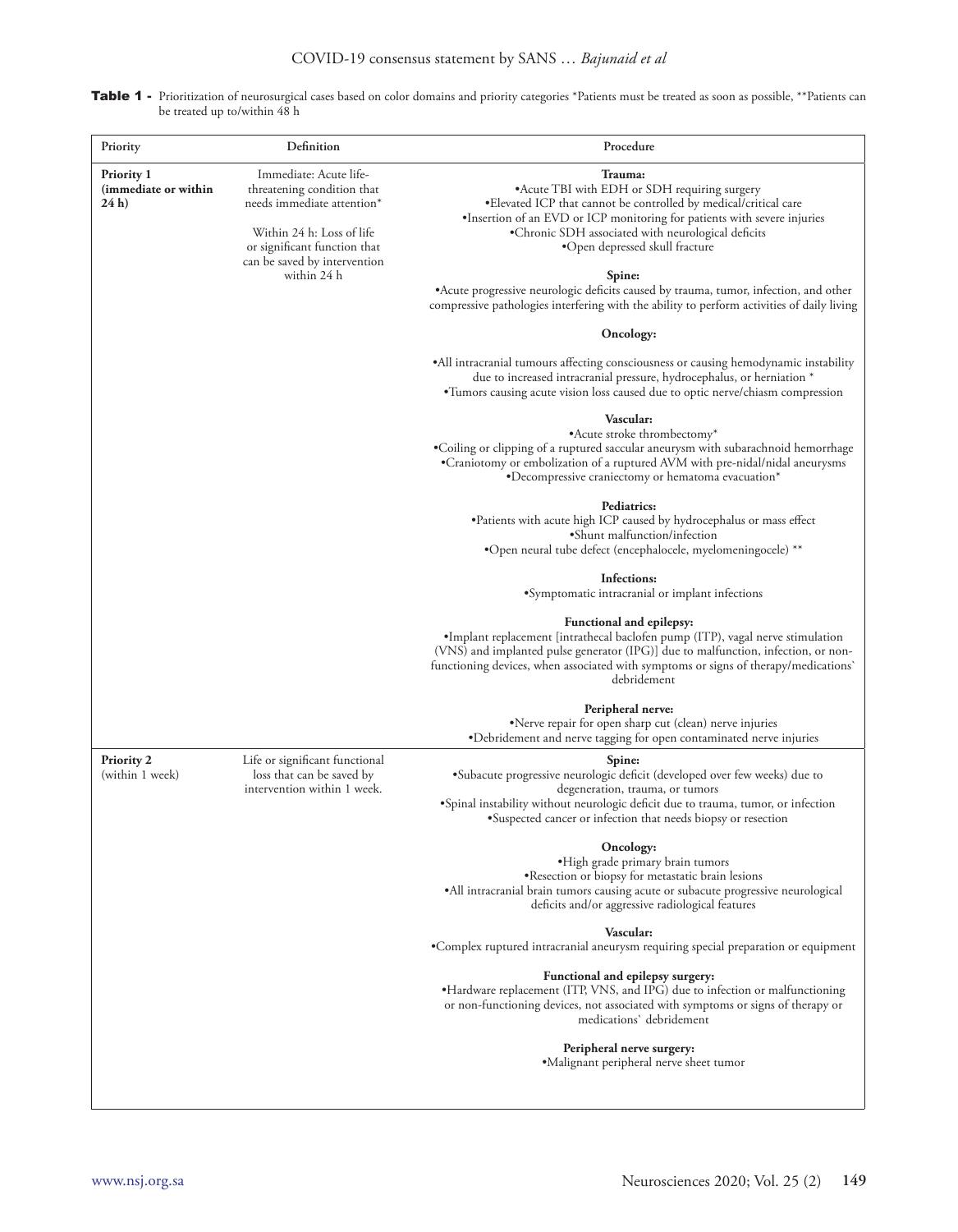| Priority 3<br>(from 1 to 4 weeks)                                                                                                                                                                                                     | Life or significant functional<br>loss that can be saved by<br>intervention within 1 month.              | Spine:<br>·Higher (worsening) chronic neurologic deficit or spinal instability (developed over<br>few weeks) caused by degeneration, trauma, or tumors                                                                |  |  |  |
|---------------------------------------------------------------------------------------------------------------------------------------------------------------------------------------------------------------------------------------|----------------------------------------------------------------------------------------------------------|-----------------------------------------------------------------------------------------------------------------------------------------------------------------------------------------------------------------------|--|--|--|
|                                                                                                                                                                                                                                       |                                                                                                          | Oncology:<br>•Newly diagnosed low-grade primary brain tumors<br>•Intracranial tumors with slowly progressive symptoms related to mass effect and/or<br>radiological growth                                            |  |  |  |
|                                                                                                                                                                                                                                       |                                                                                                          | Vascular:                                                                                                                                                                                                             |  |  |  |
|                                                                                                                                                                                                                                       |                                                                                                          | .Ruptured AVM with no nidal aneurysms<br>.High grade dural AV fistulae with ICH<br>•Carotid revascularization (endarterectomy or stenting) for symptomatic carotid<br>stenosis                                        |  |  |  |
|                                                                                                                                                                                                                                       |                                                                                                          |                                                                                                                                                                                                                       |  |  |  |
|                                                                                                                                                                                                                                       |                                                                                                          | <b>Pediatrics:</b>                                                                                                                                                                                                    |  |  |  |
|                                                                                                                                                                                                                                       |                                                                                                          | •Hydrocephalus with chronically elevated ICP                                                                                                                                                                          |  |  |  |
|                                                                                                                                                                                                                                       |                                                                                                          | •Craniosynostosis with evidence of high ICP                                                                                                                                                                           |  |  |  |
|                                                                                                                                                                                                                                       |                                                                                                          | Functional and epilepsy surgery:<br>•Medically intractable severe epilepsy requiring urgent surgical intervention<br>•Elective replacement of implants (ITP, VNS, and IPG)                                            |  |  |  |
| Priority 4<br>(More than 1 month)                                                                                                                                                                                                     | Cases where life or significant<br>function would not be<br>affected by waiting for more<br>than 4 weeks | •Any neurosurgical procedure that can be delayed for more than 1 month<br>•The patient's condition requires re-evaluation on a regular basis and the priority will change<br>depending on the change in the condition |  |  |  |
| AVM - arteriovenous malformation, AV - arteriovenous, EDH - epidural hematoma, EVD - external ventricular drain, ICH - intracranial hemorrhage,<br>ICP - intracranial pressure, SDH - subdural hematoma, TBI - traumatic brain injury |                                                                                                          |                                                                                                                                                                                                                       |  |  |  |

by the Ministry of Health and/or local institutional infection control protocols.

*3. Neurosurgery cases through the endonasal approach.* It is important to note that endonasal surgery poses a higher risk of COVID-19 infection compared to regular craniotomy, probably due to the airborne particles generated, which may transmit the disease to the healthcare team.

The COVID-19 precautions should be practiced: all patient should be treated as suspected of having COVID-19 if endonasal surgery is indicated.<sup>10,11</sup>

*4. Cross privileging of neurosurgeons during the pandemic.* If the need arises, SANS recommends crossprivileging of consultants between hospitals within the same city. This will allow for the continuation of care of patients needing neurosurgery.

*5. Precautions during surgical procedures.*  Minimizing the number of surgical teams to the essential members is highly advised. All protective precautions during intubation, positioning, and patient handling should be practiced strictly.

*Neurosurgery case management after the pandemic.* A backlog of patients requiring management is to be expected following the pandemic. Cases have to be rescheduled according to their priority. Moreover, transferring patients to other institutions may facilitate timely care.

In conclusions, the SANS statement provides guidance to surgeons and hospitals for prioritizing medical care for neurosurgical patients. While it takes patient safety and infection protective protocols into consideration, it does not replace sound clinical judgment, patient-specific factors, situational adjudication, and institutional policies and procedures

## *Received 6th April 2020. Accepted 11th April 2020*

*From the Department of Surgery (Bajunaid), Faculty of Medicine, University of Jeddah, from the Division of Neurosurgery (Sabbagh, Baeesa), Department of Surgery, Faculty of Medicine, and from Clinical Skills and Simulation Center (Sabbagh), King Abdulaziz University, Jeddah, from the Division of Neurosurgery (Ajlan, Al-Habib), Department of Surgery, King Saud University, Department of Neurosurgery (Bin Salamah), King Saud Medical City, Department of Adult Neurosurgery (Alobaid, Alturki), National Neuroscience Institute, Neurocritcal Care, Critical Care Administration, King Fahad Medical City (Alturki), King Fahad Medical City, Department of Neurosurgery (Alkhani), Ministry of National Guard Health Affairs, Department of Neuro and Spine Surgery (Barnawi), Prince Sultan Military Medical City, Riyadh, from the Department of Neurosurgery and Critical Care Medicine (Al-Jehani), King Fahad University Hospital, Imam Abdulrahman Bin Faisal University, Dammam, Division of Neurosurgery, Department of Surgery (Alnaami), Faculty of Medicine, King Khalid University, Abha, Division of Neurosurgery (Khormi), Department of Surgery, Faculty of Medicine, Jazan University, Jazan, Neurosciences Department (Bin Mahfoodh), King Faisal Specialist Hospital and Research Center, Jeddah, Spine Surgery Department (Al-Habib), Dr Sulaiman Al-Habib Hospital, Khobar,*